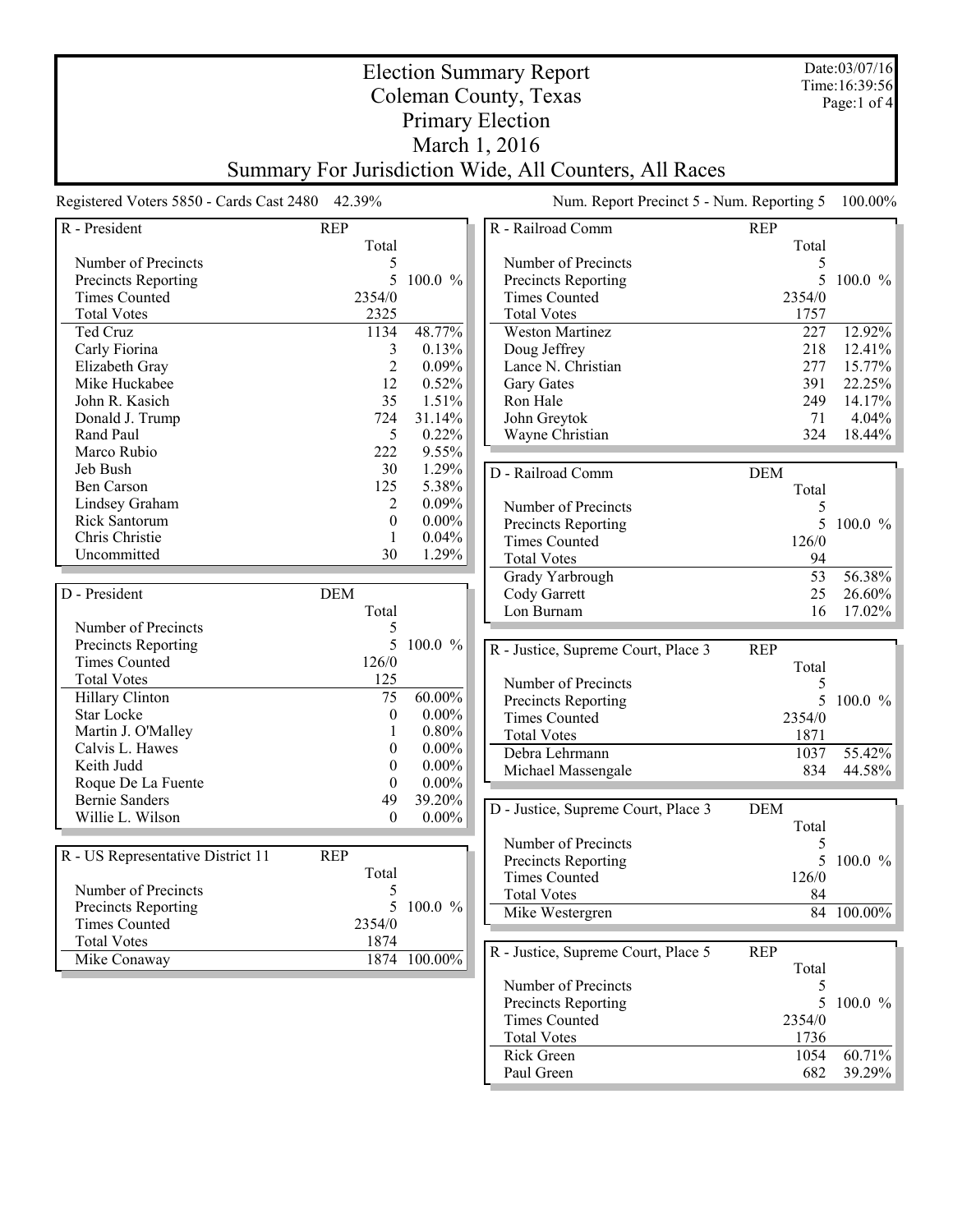| Date:03/07/16                                          |             |                  |                                                      |             |                                |  |  |
|--------------------------------------------------------|-------------|------------------|------------------------------------------------------|-------------|--------------------------------|--|--|
| <b>Election Summary Report</b>                         |             |                  |                                                      |             |                                |  |  |
|                                                        |             |                  | Coleman County, Texas                                |             | Time: 16:39:56<br>Page: 2 of 4 |  |  |
| <b>Primary Election</b>                                |             |                  |                                                      |             |                                |  |  |
| March 1, 2016                                          |             |                  |                                                      |             |                                |  |  |
| Summary For Jurisdiction Wide, All Counters, All Races |             |                  |                                                      |             |                                |  |  |
| Registered Voters 5850 - Cards Cast 2480 42.39%        |             |                  | Num. Report Precinct 5 - Num. Reporting 5<br>100.00% |             |                                |  |  |
| D - Justice, Supreme Court, Place 5                    | <b>DEM</b>  |                  | D - Judge, Court of Criminal Appeals                 | <b>DEM</b>  |                                |  |  |
|                                                        | Total       |                  | Place 5                                              | Total       |                                |  |  |
| Number of Precincts                                    |             |                  | Number of Precincts                                  | 5           |                                |  |  |
| Precincts Reporting                                    | 5           | 100.0 %          | Precincts Reporting                                  | 5           | 100.0 %                        |  |  |
| <b>Times Counted</b><br><b>Total Votes</b>             | 126/0<br>86 |                  | <b>Times Counted</b><br><b>Total Votes</b>           | 126/0       |                                |  |  |
| Dori Contreras Garza                                   |             | 86 100.00%       | <b>Betsy Johnson</b>                                 | 84<br>84    | 100.00%                        |  |  |
|                                                        |             |                  |                                                      |             |                                |  |  |
| R - Justice, Supreme Court, Place 9                    | <b>REP</b>  |                  | R - Judge, Court of Criminal Appeals                 | <b>REP</b>  |                                |  |  |
|                                                        | Total       |                  | Place 6                                              | Total       |                                |  |  |
| Number of Precincts                                    | 5           |                  | Number of Precincts                                  | 5           |                                |  |  |
| Precincts Reporting                                    | 5           | 100.0 %          | Precincts Reporting                                  | 5.          | 100.0 %                        |  |  |
| <b>Times Counted</b>                                   | 2354/0      |                  | <b>Times Counted</b>                                 | 2354/0      |                                |  |  |
| <b>Total Votes</b>                                     | 1760        |                  | <b>Total Votes</b>                                   | 1626        |                                |  |  |
| Eva Guzman<br>Joe Pool                                 | 832<br>928  | 47.27%<br>52.73% | Michael E. Keasler<br>Richard Davis                  | 962<br>664  | 59.16%<br>$40.84\%$            |  |  |
|                                                        |             |                  |                                                      |             |                                |  |  |
| D - Justice, Supreme Court, Place 9                    | <b>DEM</b>  |                  | D - Judge, Court of Criminal Appeals                 | <b>DEM</b>  |                                |  |  |
|                                                        | Total       |                  | Place 6                                              | Total       |                                |  |  |
| Number of Precincts                                    | 5           |                  | Number of Precincts                                  | 5           |                                |  |  |
| Precincts Reporting                                    | 5           | 100.0 %          | Precincts Reporting                                  | 5           | 100.0 $%$                      |  |  |
| <b>Times Counted</b>                                   | 126/0       |                  | <b>Times Counted</b>                                 | 126/0       |                                |  |  |
| <b>Total Votes</b>                                     | 83          |                  | <b>Total Votes</b>                                   | 85          |                                |  |  |
| Savannah Robinson                                      | 83          | 100.00%          | Robert Burns                                         | 85          | 100.00%                        |  |  |
| R - Judge, Court of Criminal Appeals                   | <b>REP</b>  |                  | R - Member, State Board of Education,                | <b>REP</b>  |                                |  |  |
| Place 2                                                | Total       |                  | District 15                                          | Total       |                                |  |  |
| Number of Precincts                                    |             |                  | Number of Precincts                                  | 5           |                                |  |  |
| Precincts Reporting                                    | 5           | 100.0 %          | Precincts Reporting                                  | 5           | 100.0 %                        |  |  |
| <b>Times Counted</b>                                   | 2354/0      |                  | <b>Times Counted</b>                                 | 2354/0      |                                |  |  |
| <b>Total Votes</b>                                     | 1680        |                  | <b>Total Votes</b>                                   | 1636        |                                |  |  |
| Mary Lou Keel                                          | 653         | 38.87%           | Marty Rowley                                         |             | 1636 100.00%                   |  |  |
| Ray Wheless                                            | 656         | 39.05%           |                                                      |             |                                |  |  |
| Chris Oldner                                           | 371         | 22.08%           | R - State Senator, District 28                       | <b>REP</b>  |                                |  |  |
| D - Judge, Court of Criminal Appeals                   | <b>DEM</b>  |                  | Number of Precincts                                  | Total<br>5  |                                |  |  |
| Place 2                                                | Total       |                  | Precincts Reporting                                  | 5.          | 100.0 %                        |  |  |
| Number of Precincts                                    | 5           |                  | <b>Times Counted</b>                                 | 2354/0      |                                |  |  |
| Precincts Reporting                                    | 5           | 100.0 %          | <b>Total Votes</b>                                   | 1666        |                                |  |  |
| <b>Times Counted</b>                                   | 126/0       |                  | <b>Charles Perry</b>                                 |             | 1666 100.00%                   |  |  |
| <b>Total Votes</b>                                     | 88          |                  |                                                      |             |                                |  |  |
| Lawrence Meyers                                        | 88          | 100.00%          | R - State Representative, District 60                | <b>REP</b>  |                                |  |  |
|                                                        |             |                  |                                                      | Total       |                                |  |  |
| R - Judge, Court of Criminal Appeals                   | <b>REP</b>  |                  | Number of Precincts                                  | 5           |                                |  |  |
| Place 5<br>Number of Precincts                         | Total<br>5  |                  | Precincts Reporting<br><b>Times Counted</b>          | 5<br>2354/0 | 100.0 $%$                      |  |  |
| <b>Precincts Reporting</b>                             | 5           | 100.0 %          | <b>Total Votes</b>                                   | 2103        |                                |  |  |
| <b>Times Counted</b>                                   | 2354/0      |                  | Kevin Downing                                        | 1053        | $50.07\%$                      |  |  |
| <b>Total Votes</b>                                     | 1695        |                  | Mike Lang                                            | 1050        | $49.93\%$                      |  |  |
| <b>Steve Smith</b>                                     | 489         | 28.85%           |                                                      |             |                                |  |  |
| Scott Walker                                           | 674         | 39.76%           |                                                      |             |                                |  |  |
| Sid Harle                                              | 220         | 12.98%           |                                                      |             |                                |  |  |
| <b>Brent Webster</b>                                   | 312         | 18.41%           |                                                      |             |                                |  |  |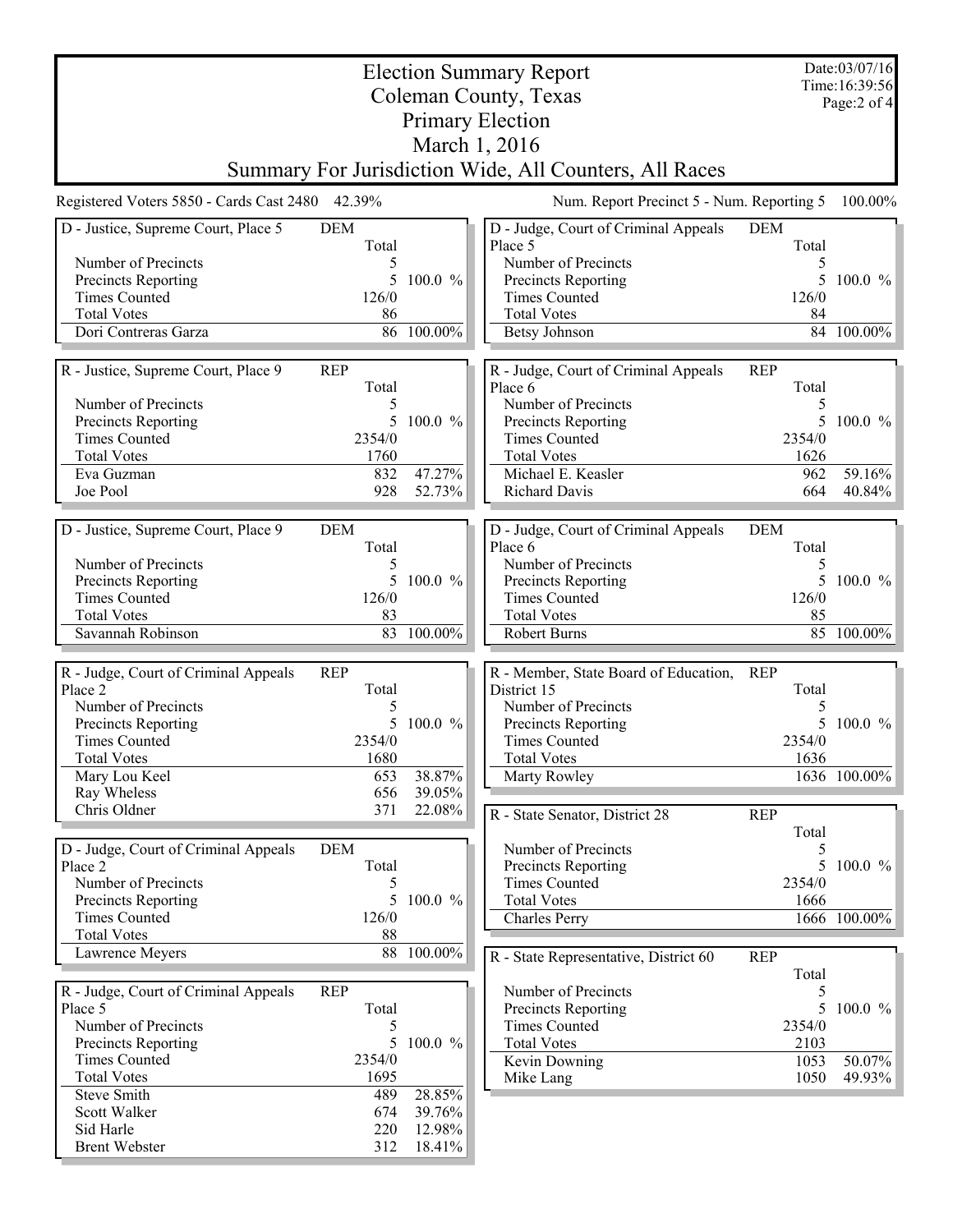| Date:03/07/16<br><b>Election Summary Report</b><br>Time: 16:39:56<br>Coleman County, Texas<br><b>Primary Election</b>                                                 |                                                   |                                                                                                                                                           |                                      |  |  |  |  |
|-----------------------------------------------------------------------------------------------------------------------------------------------------------------------|---------------------------------------------------|-----------------------------------------------------------------------------------------------------------------------------------------------------------|--------------------------------------|--|--|--|--|
| March 1, 2016<br>Summary For Jurisdiction Wide, All Counters, All Races                                                                                               |                                                   |                                                                                                                                                           |                                      |  |  |  |  |
| Registered Voters 5850 - Cards Cast 2480 42.39%                                                                                                                       |                                                   | Num. Report Precinct 5 - Num. Reporting 5                                                                                                                 | 100.00%                              |  |  |  |  |
| <b>REP</b><br>R - Justice, 11th Court of Appeals<br>Total<br>District, Place 3<br>Number of Precincts                                                                 | 5                                                 | R - County Comm Pct. 1<br><b>REP</b><br>Total<br>Number of Precincts                                                                                      |                                      |  |  |  |  |
| Precincts Reporting<br><b>Times Counted</b><br>2354/0<br><b>Total Votes</b><br>1677<br>John Bailey                                                                    | $100.0 \%$<br>5.<br>1677 100.00%                  | Precincts Reporting<br><b>Times Counted</b><br>578/0<br><b>Total Votes</b><br>482<br>Mark Williams                                                        | $100.0 \%$<br>482 100.00%            |  |  |  |  |
|                                                                                                                                                                       |                                                   |                                                                                                                                                           |                                      |  |  |  |  |
| R - District Judge, 42nd Judicial District REP<br>Total<br>Number of Precincts<br>Precincts Reporting<br><b>Times Counted</b><br>2354/0<br><b>Total Votes</b><br>1735 | 5<br>5<br>100.0 %                                 | R - County Comm Pct. 3<br><b>REP</b><br>Total<br>Number of Precincts<br>Precincts Reporting<br><b>Times Counted</b><br>548/0<br><b>Total Votes</b><br>529 | 1 100.0 $%$                          |  |  |  |  |
| James Eidson<br>R - District Attorney, 42nd Judicial<br><b>REP</b>                                                                                                    | 1735 100.00%                                      | Rodney Cole<br>63<br>Davey Thweatt<br>164<br><b>Scotty Lawrence</b><br>240<br>Mark Martinez<br>62                                                         | 11.91%<br>31.00%<br>45.37%<br>11.72% |  |  |  |  |
| Total<br>District<br>Number of Precincts<br>Precincts Reporting<br><b>Times Counted</b><br>2354/0<br><b>Total Votes</b><br>1919<br>Heath Hemphill                     | 5<br>5 <sup>5</sup><br>$100.0 \%$<br>1919 100.00% | R - Constable<br><b>REP</b><br>Total<br>Number of Precincts<br>5<br>Precincts Reporting                                                                   | $100.0 \%$                           |  |  |  |  |
| <b>REP</b><br>R - County Attorney<br>Total<br>Number of Precincts                                                                                                     | 5                                                 | <b>Times Counted</b><br>2354/0<br><b>Total Votes</b><br>2153<br>R.E. (Eddie) Jones<br>728<br>1425<br>Joe D. Watson                                        | 33.81%<br>66.19%                     |  |  |  |  |
| Precincts Reporting<br><b>Times Counted</b><br>2354/0<br>1796<br><b>Total Votes</b><br>Joe Lee Rose                                                                   | 5<br>100.0 %<br>1796 100.00%                      | #1<br><b>REP</b><br>Total<br>Number of Precincts<br>5                                                                                                     |                                      |  |  |  |  |
| R - Sheriff<br><b>REP</b><br>Total<br>Number of Precincts                                                                                                             | 5                                                 | Precincts Reporting<br><b>Times Counted</b><br>2354/0<br><b>Total Votes</b><br>2150<br><b>YES</b><br>1625<br>NO<br>525                                    | 5 100.0 %<br>75.58%<br>24.42%        |  |  |  |  |
| Precincts Reporting<br><b>Times Counted</b><br>2354/0<br><b>Total Votes</b><br>2242<br>Les Cogdill<br>1749<br>Steve Vail<br>493                                       | 100.0 %<br>5<br>78.01%<br>21.99%                  | #2<br><b>REP</b><br>Total<br>Number of Precincts<br>5                                                                                                     |                                      |  |  |  |  |
| <b>REP</b><br>R - Tax Assessor-Collector<br>Total<br>Number of Precincts                                                                                              | 5                                                 | 5<br>Precincts Reporting<br><b>Times Counted</b><br>2354/0<br><b>Total Votes</b><br>2169<br><b>YES</b><br>1204                                            | $100.0 \%$<br>55.51%                 |  |  |  |  |
| Precincts Reporting<br><b>Times Counted</b><br>2354/0<br><b>Total Votes</b><br>1962<br>Jamie Trammell                                                                 | 5<br>100.0 %<br>1962 100.00%                      | $NO$<br>965                                                                                                                                               | 44.49%                               |  |  |  |  |